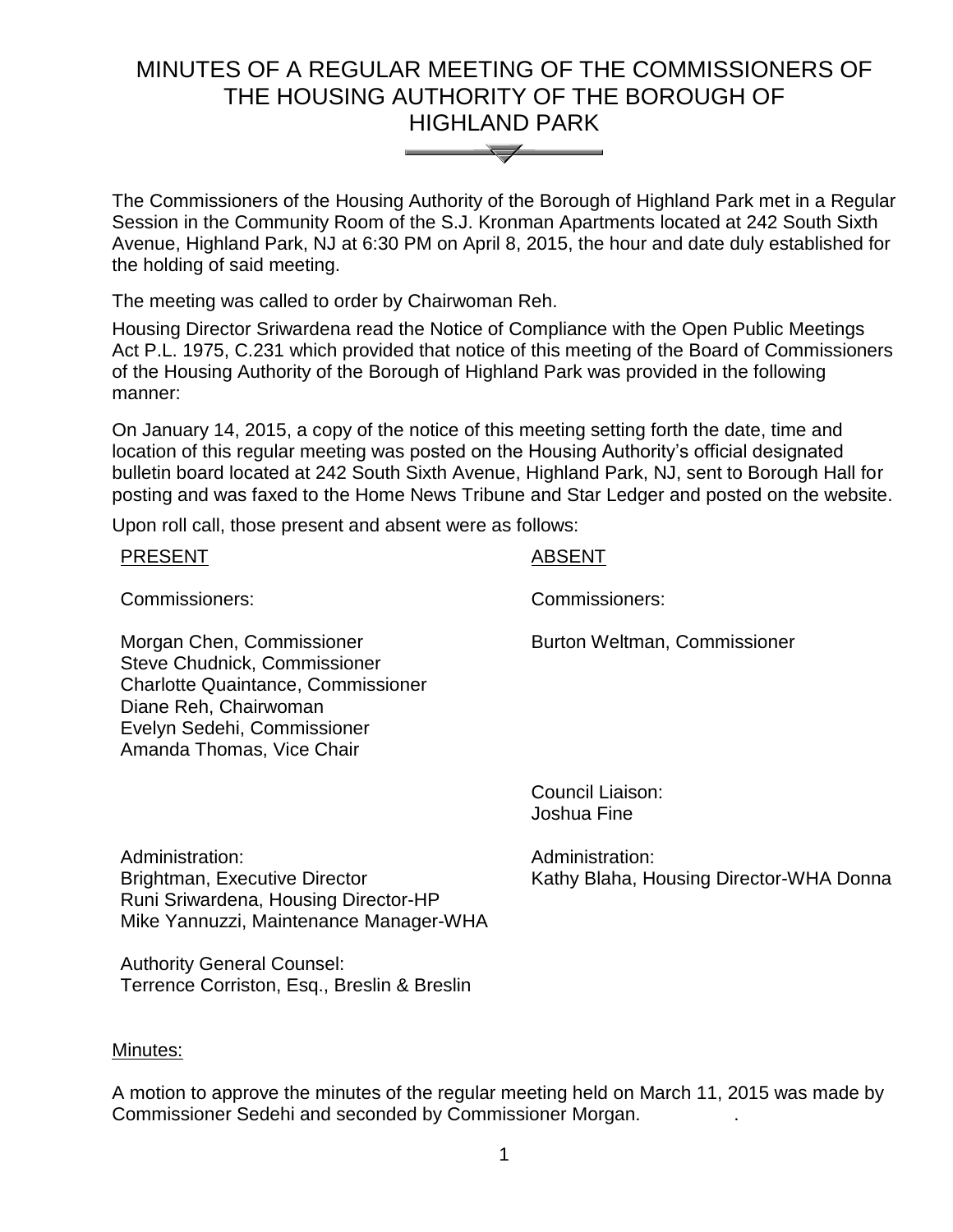| <b>ROLL CALL:</b> |             | Chen Chudnick Quaintance Reh Sedehi Thomas Weltman |  |  |
|-------------------|-------------|----------------------------------------------------|--|--|
| AYES:             |             | Chen Chudnick Quaintance Reh Sedehi Thomas         |  |  |
| NAYS:             | <b>None</b> |                                                    |  |  |
| Abstain:          | <b>None</b> |                                                    |  |  |
| Absent:           | Weltman     |                                                    |  |  |

The Chair thereupon declared said motion approved.

Public Comment: none

Communications: none

Reports:

#### Executive Director's Report:

Executive Director Brightman spoke of her follow-up report from the 3/11/15 BOC meeting and stated that she spoke to the tenant and advised her to seek assistance from legal aid as the matter is out of our hands.

Commissioner Sedehi asked what UPCS stood for.

Executive Director Brightman stated that it is the Uniform Physical Condition Standards.

Commissioner Chen asked about the meeting with Pastor Seth and what was discussed?

Executive Director Brightman stated that we discussed Section 8, housing issues and potential housing projects.

Commissioner Sedehi asked about Lauren Adams' Section 8 training. Chairwoman Reh and Commissioner Sedehi both thought that this was a good idea.

Commissioner Sedehi asked about the Section 8 briefing.

Executive Director Brightman stated that Section 8 tenants were given information on how to look for apartments and the Section 8 rules.

Chairwoman Reh asked about the tenant art show.

Commissioner Quaintance stated that she attended and was amazed by the talent.

Executive Director Brightman stated that she interviewed several candidates for the Maintenance Manager position.

Executive Director Brightman stated that the RAD process has begun and the units were taken out of PIC.

#### Attorney's Report:

Council Corriston stated that he filed the non-profit corporation with the State. He mentioned that there is a backlog of 6 to 8 weeks. He also discussed tenant issues with Housing Manager Sriwardena.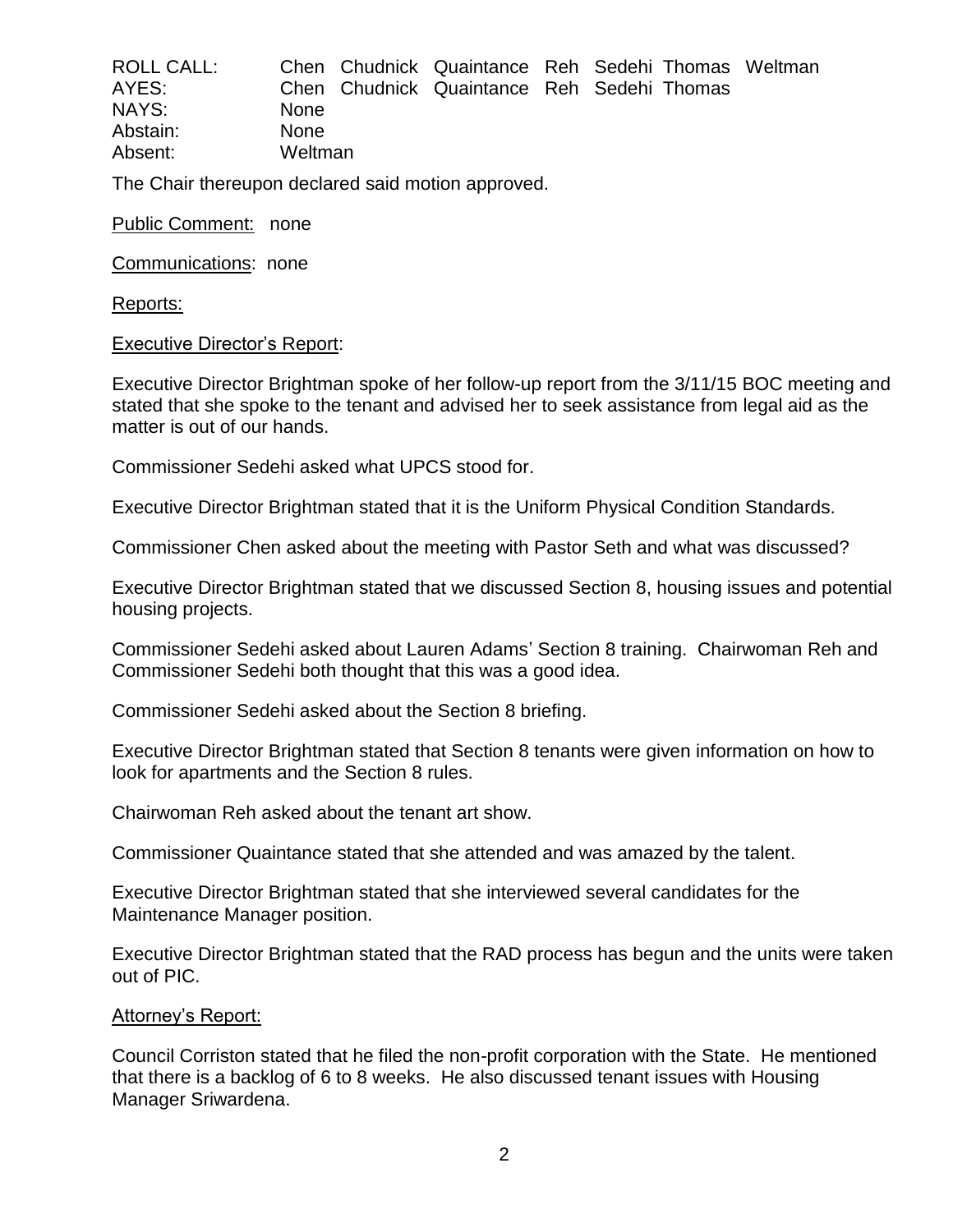# Accountant's Report: none

# Staff Reports:

Runi Sriwardena's report:

Commissioner Chudnick inquired about Gus' health.

Commissioner Sedehi asked how Easter Seals works.

Housing Manager Sriwardena explained it. She further stated that we applied for a maintenance worker.

Chairwoman Reh mentioned that former board member, Irene Dworeck, was on the board of Easter Seals.

Housing Manager Sriwardena stated that this was suggested by a tenant, Karin Jackson.

Commissioner Thomas inquired about the alarm trouble signals.

Housing Manager Sriwardena stated that this is at the family site and stated that AFA was investigating the situation.

Chairwoman Reh asked how many tenants attended the tenant meeting.

Housing Manager Sriwardena stated that there were approximately 45-50 people there and the non-attendees received a letter of what transpired.

Commissioner Chudnick asked if the cameras were operational.

Housing Manager Sriwardena replied that they are.

Section 8 Report:

Commissioner Sedehi asked what searching meant.

Executive Director Brightman replied that it is looking for an apartment.

# Committee Reports:

Commissioner Sedehi reported that the Personnel Committee, Commissioners Reh and Chen, meet and interviewed two of the finalists. The committee selected Joe Thurston as his experience was solid and he had a good personality. Commissioner Chen agreed and Chairwoman Reh stated that he starts on Monday.

# RESOLUTIONS

a) Reso #2015-17 – Award a Salary Increase Effective 4/1/15 for All Employees

Motion moved by Commissioner Sedehi and seconded by Commissioner Thomas to adopt Resolution #2015-17.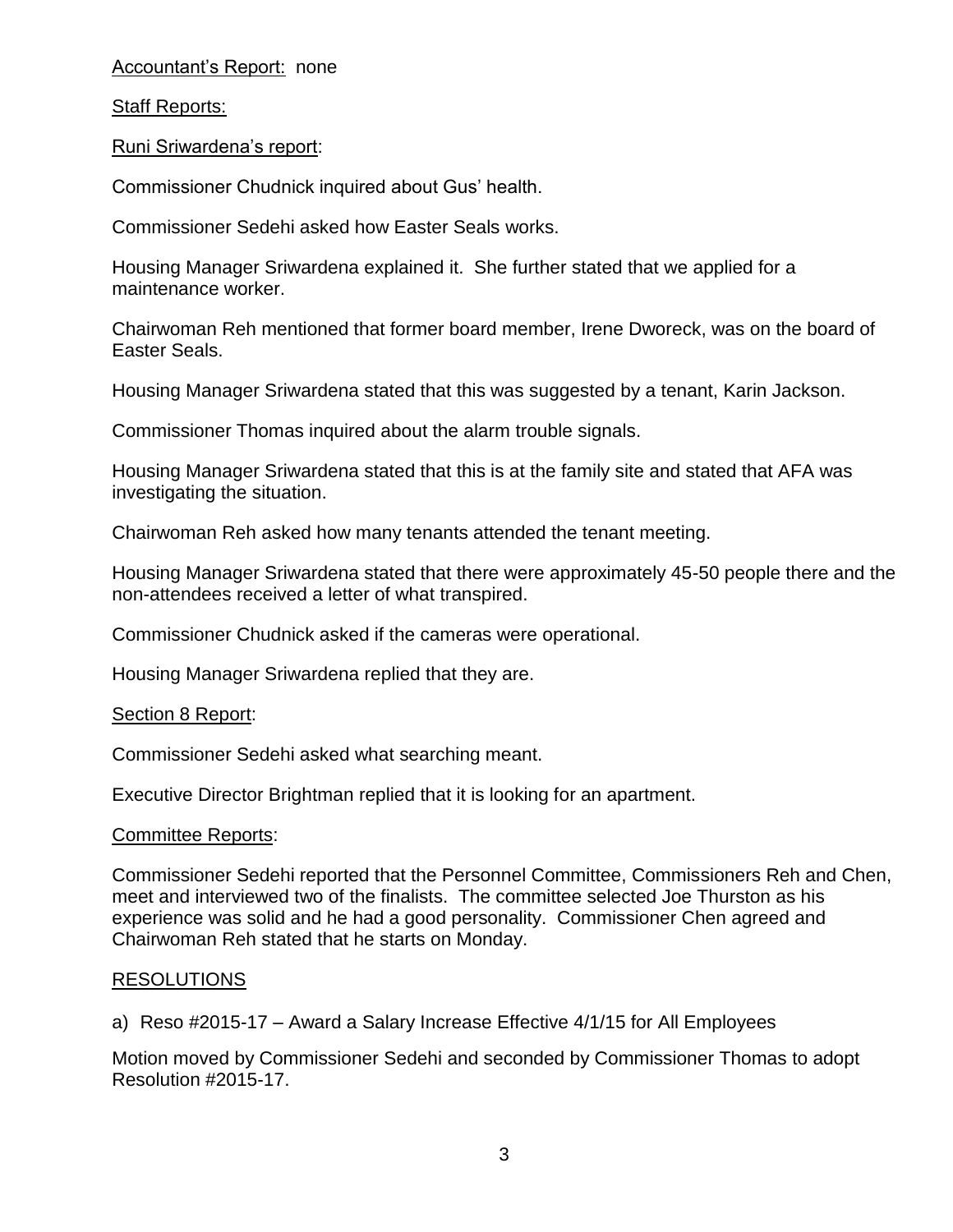| <b>ROLL CALL:</b> |             | Chen Chudnick Quaintance Reh Sedehi Thomas Weltman |  |  |
|-------------------|-------------|----------------------------------------------------|--|--|
| AYES:             |             | Chen Chudnick Quaintance Reh Sedehi Thomas         |  |  |
| NAYS:             | <b>None</b> |                                                    |  |  |
| Abstain:          | <b>None</b> |                                                    |  |  |
| Absent:           | Weltman     |                                                    |  |  |

The Chair thereupon declared said motion approved.

b) Reso #2015-18 – Designate Official Newspaper

Motion moved by Commissioner Sedehi and seconded by Commissioner Chen to adopt Resolution #2015-18.

| ROLL CALL: | Chen Chudnick Quaintance Reh Sedehi Thomas Weltman |  |  |  |
|------------|----------------------------------------------------|--|--|--|
| AYES:      | Chen Chudnick Quaintance Reh Sedehi Thomas         |  |  |  |
| NAYS:      | <b>None</b>                                        |  |  |  |
| Abstain:   | <b>None</b>                                        |  |  |  |
| Absent:    | Weltman                                            |  |  |  |

The Chair thereupon declared said motion approved.

c) Reso #2015-19 – Adopting Monthly Bill List

Motion moved by Commissioner Sedehi and seconded by Commissioner Chudnick to adopt Resolution #2015-19.

#### Discussion:

Commissioner Sedehi asked why there were two Poland Spring bills.

| ROLL CALL: |             | Chen Chudnick Quaintance Reh Sedehi Thomas Weltman |  |  |
|------------|-------------|----------------------------------------------------|--|--|
| AYES:      |             | Chen Chudnick Quaintance Reh Sedehi Thomas         |  |  |
| NAYS:      | <b>None</b> |                                                    |  |  |
| Abstain:   | <b>None</b> |                                                    |  |  |
| Absent:    | Weltman     |                                                    |  |  |

The Chair thereupon declared said motion approved.

d) Reso #2015-20 – Award Contract for Mason Contractor from 5/1/15 – 4/30/17

Motion moved by Commissioner Sedehi and seconded by Commissioner Chudnick to adopt Resolution #2015-20.

| ROLL CALL: | Chen Chudnick Quaintance Reh Sedehi Thomas Weltman |  |  |  |
|------------|----------------------------------------------------|--|--|--|
| AYES:      | Chen Chudnick Quaintance Reh Sedehi Thomas         |  |  |  |
| NAYS:      | <b>None</b>                                        |  |  |  |
| Abstain:   | <b>None</b>                                        |  |  |  |
| Absent:    | Weltman                                            |  |  |  |

The Chair thereupon declared said motion approved.